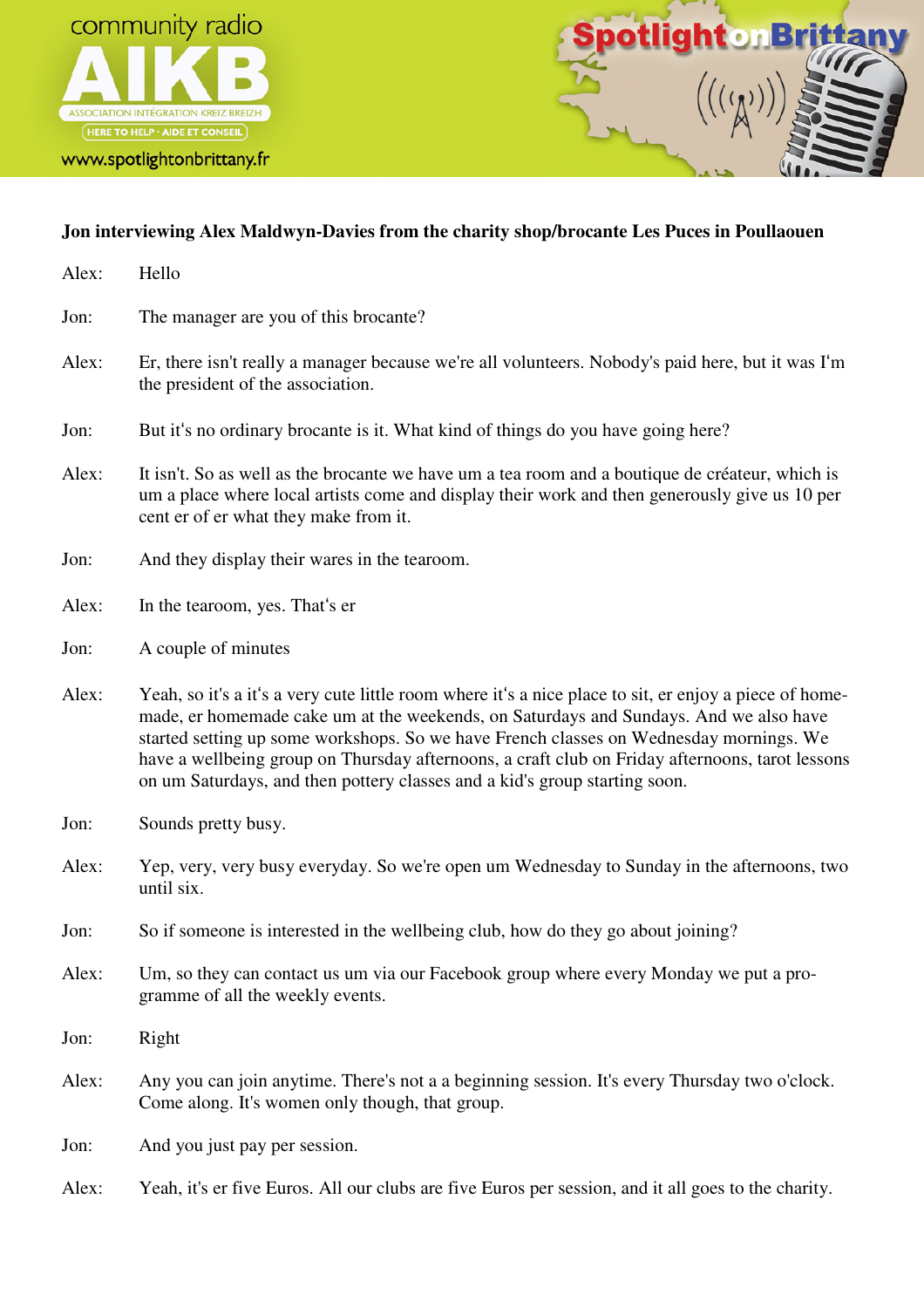



- Jon: Yeah. Sorry, which charity?
- Alex: So it's er Les Puces. So we're um an animal charity. So all the money that we raise so there are no um no members, no paid members of staff. So all the money goes on cat sterilisation programmes. We have a foster network. Er, last year we rehomed a hundred, over a hundred animals. And we worked with local refuges as well. So if there's any money spare that gets donated to other groups.
- Jon: A hundred animals, that's very impressive.
- Alex: Yes
- Jon: Most of your customers, there's one or two milling about at the minute, in the shop, hence all the creaky floorboards.
- Alex: Yeah,
- Jon: Most of them from France do you reckon? Or from Brittany?(?)
- Alex: I would say that the whole concept of a charity shop wasn't particularly known um over here when I started it er eight years ago. So I'd say the customer's base is 50:50 at the moment. Um I like to make sure that there's always a a French speaker er on duty everyday because um we were known as the er English shop for quite a while, but that's changing now.
- Jon: You're a translator aren't you?
- Alex: I am a translator.
- Jon: How did you get into that?
- Alex: Well I started, let's think. I was a French teacher in the UK after my degree. Didn't, I didn't like that.
- Jon: Secondary school?
- Alex: Secondary school French teacher
- Jon: How long did you stick that for?
- Alex: Two. Um. Then I moved to Poland to become an English teacher. I did that for a year. Then I moved to Paris.
- Jon: Whereabouts in Poland?
- Alex: Warsaw. Then I moved to Paris. And I taught er air traffic controllers er English. So aeronautical English, and I did that for 10 years. And then one of my students um had a friend who was a